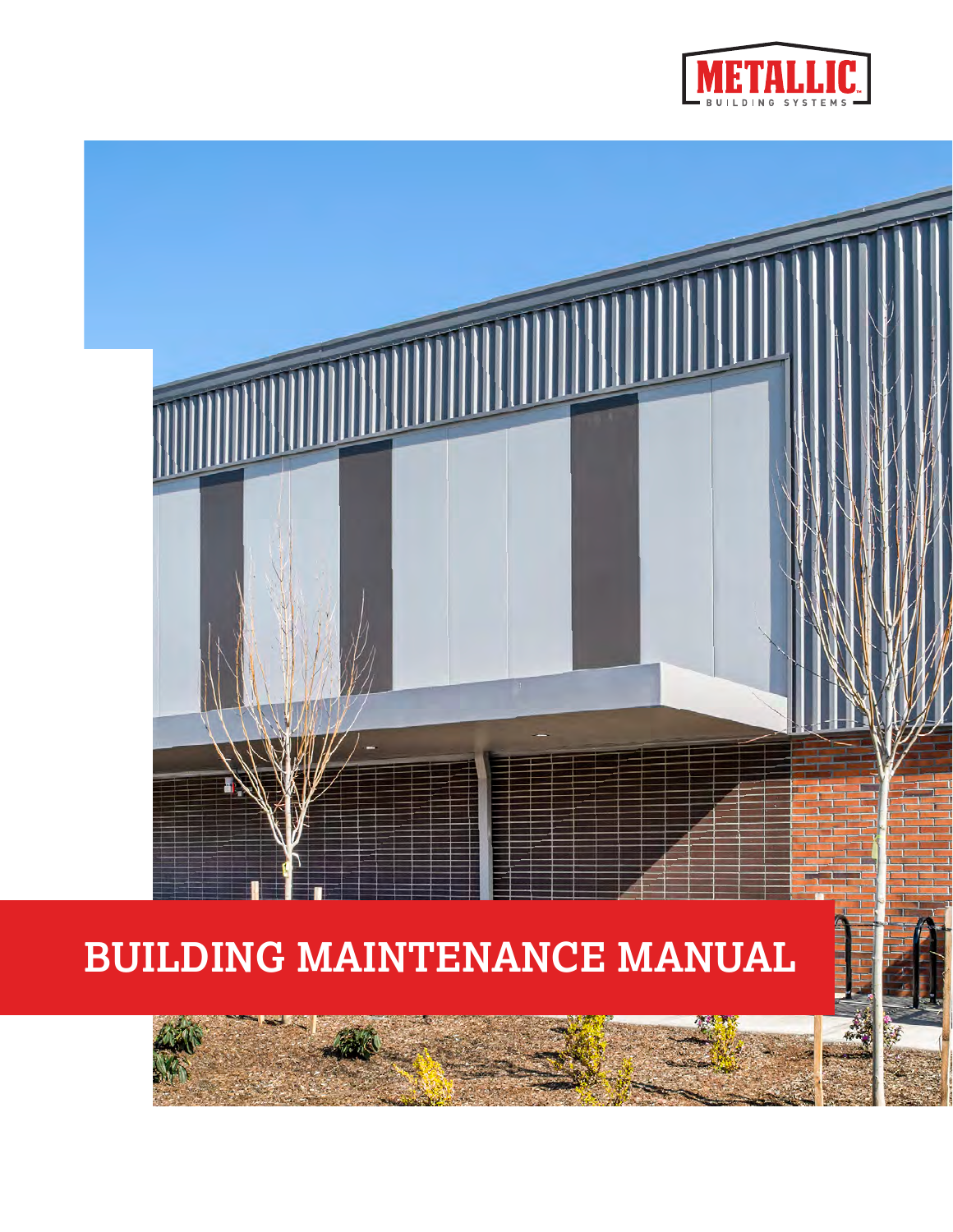# **METAL BUILDING MAINTENANCE MANUAL**

Use the spaces below to record your building information for easy reference when contacting us for assistance.

## **BUILDING INFORMATION**

| <b>Building Owner</b>                                                             |
|-----------------------------------------------------------------------------------|
|                                                                                   |
|                                                                                   |
|                                                                                   |
|                                                                                   |
|                                                                                   |
|                                                                                   |
| <b>Authorized Builder</b>                                                         |
|                                                                                   |
|                                                                                   |
| ,我们也不能在这里的人,我们也不能在这里的人,我们也不能在这里的人,我们也不能在这里的人,我们也不能在这里的人,我们也不能在这里的人,我们也不能在这里的人,我们也 |
|                                                                                   |
|                                                                                   |
|                                                                                   |
| <b>Project Information</b>                                                        |
|                                                                                   |
| Date of Completion                                                                |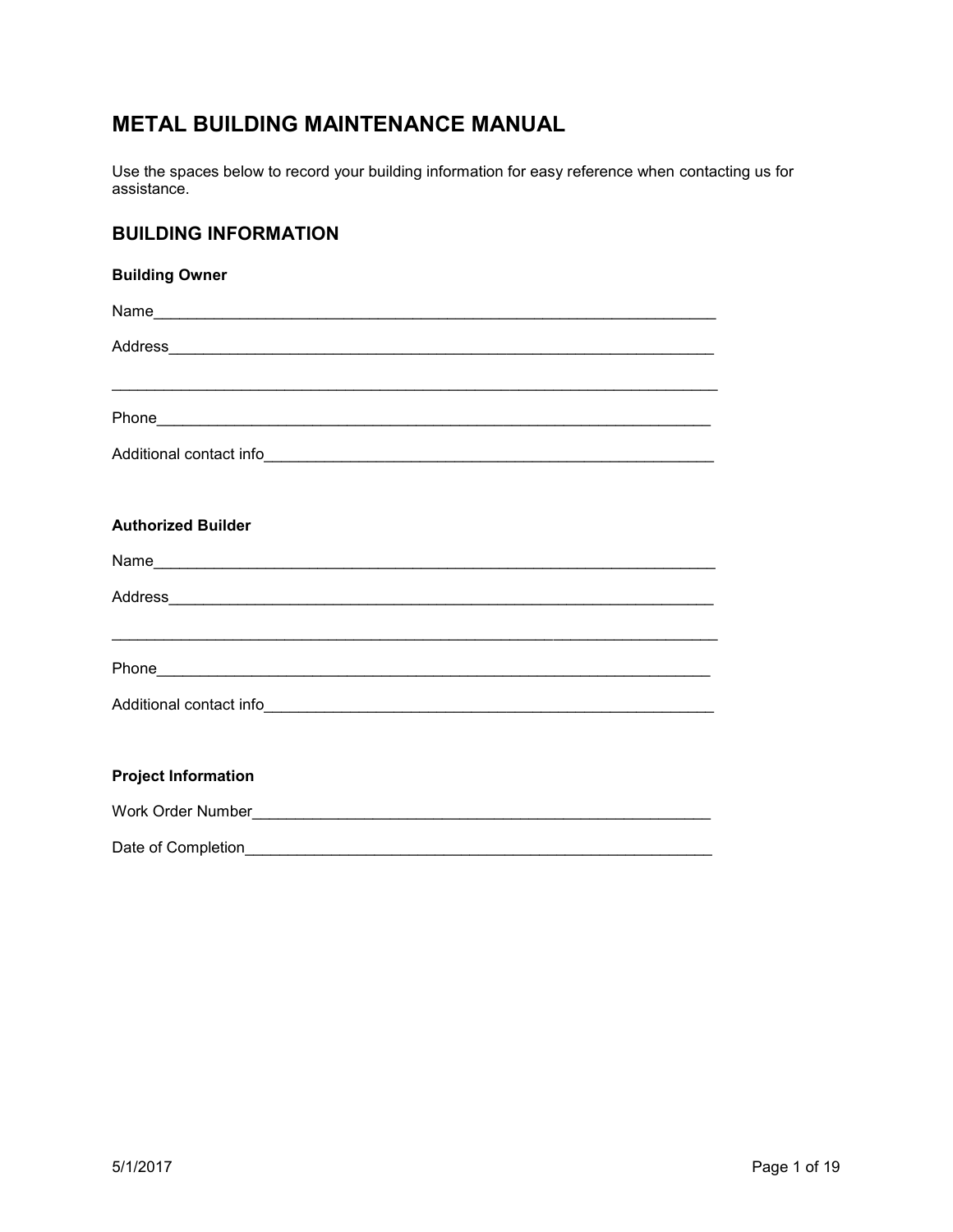## **SAFETY SYMBOL**



Use of this symbol in the manual indicates a potential safety concern. Please read the accompanying text passages carefully for your own safety, for the safety of others and to prevent damage to your metal building.

# *An effective building maintenance program may help reduce the cost of insurance!*

Replacement parts and service are available through your local authorized Builder. If an authorized Builder is not available call one of our company's regional offices and ask for customer service. Please have the work order number or project number handy when calling as this will help us locate the files for your project and aid us in providing you with assistance or parts as needed

## **STATUS AT TIME OF PRINTING**

We pursue a policy of continuous, ongoing development to ensure that our buildings remain state-of-theart in technology, combining the latest in high quality materials and safety features. For this reason, it is possible that the features described in this manual may differ from those on your building.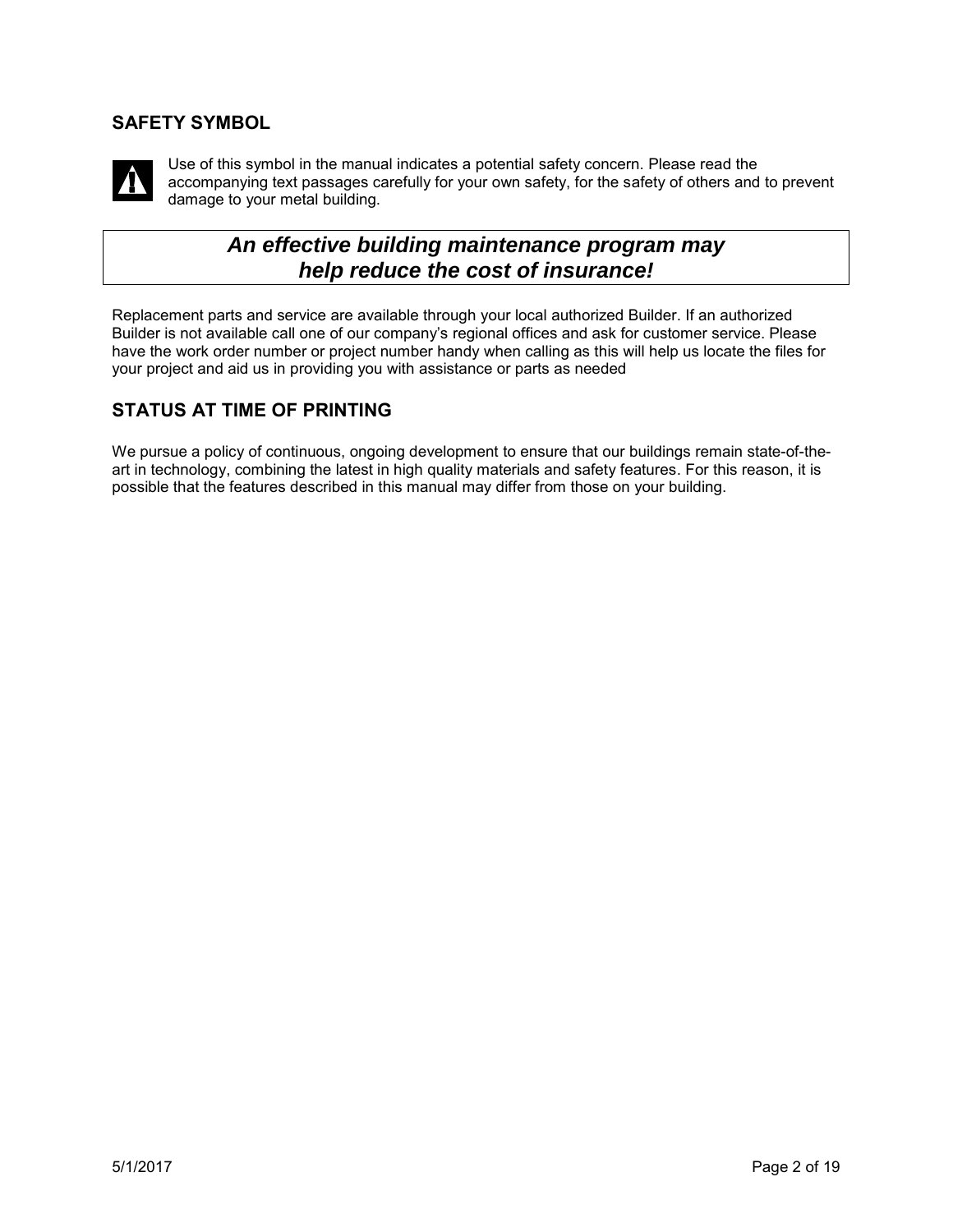## **TABLE OF CONTENTS**

#### **Introduction**

Scope Frequency of Maintenance

#### **Safety**

General Safety Recommendations

#### **Roof Maintenance**

Leak Repair Foot Traffic Drainage Additions to Roof Dissimilar Metals Maintenance Guidelines

#### **Snow Removal**

When to Remove Snow

#### **Structural Modifications**

#### **Accessories**

Translucent Roof Panel Fall Protection Translucent Panel Maintenance Recommendations Eave Gutters, Valley Gutters, Downspouts and Scuppers Personnel Doors Windows Sliding Doors Ridge Ventilators Wall Mounted Exhaust Fans and Louvers Insulation

#### **Finishes**

Cleaning and Care of Finished Paint Systems Touch-up/Repair of Damaged Paint Field Painting/Major Repair of Finish

#### **Project Documents**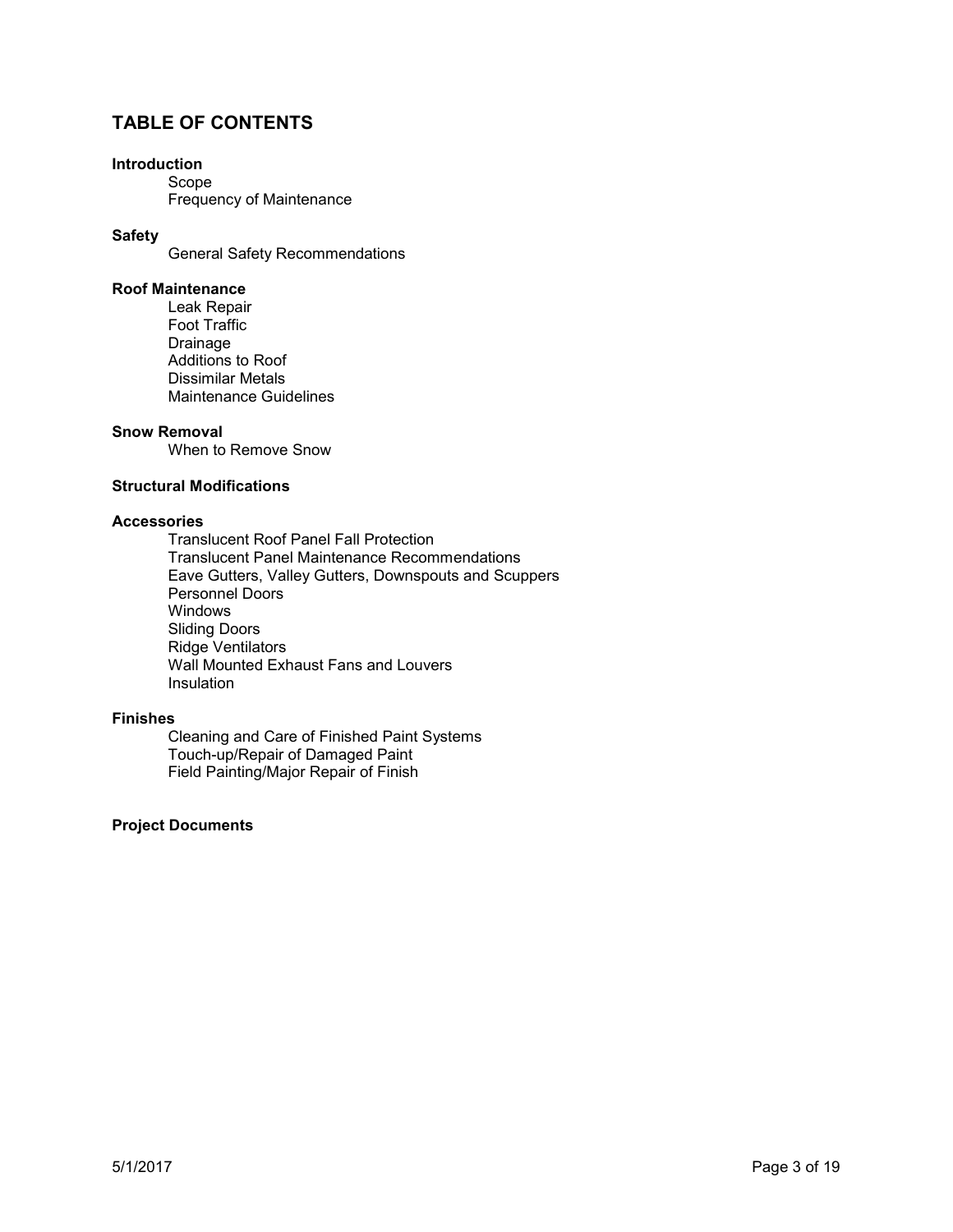## **INTRODUCTION**

#### *Scope*

Congratulations, and thank you for choosing a metal building for your project. This manual is an important reference tool in maintaining your building. It provides guidance in inspections, adjustments, cleaning and care for your building.

Metal buildings have evolved into structures requiring minimal maintenance because of improvements in materials, design applications and fabrication techniques. However, like many other investments, your building does require some attention to maintain its value and appearance. This manual is provided to help you keep your metal building in good condition.

The information in this manual is not intended to cover major work that should be done by an authorized Builder, but only to provide a guide for periodic care.

The information contained herein is only intended to provide recommendations for maintaining a typical building; due to special features and/or the location of your building, some or all of the recommendations contained herein may not apply to your building. Prior to performing any maintenance work on your building, you should consult applicable local and federal safety requirements and your local building contractor.

Failure to provide regular maintenance, as set forth in this manual, may void any warranty, actual or implied, that may be applicable to a building or its components.

#### *Frequency of Maintenance*

The frequency with which preventive maintenance activities should be performed will depend on several factors including the specific maintenance task, the environmental influences based on the location of your building, the age and condition of the building and your commitment to a preventive maintenance program.

Your maintenance schedule should begin immediately after a building is erected, modified or repaired.

We recommend most maintenance activities be performed at least twice annually. For buildings that are located in areas that have moderate to severe winters, inspections are recommended in the spring closely following winter and in the fall early enough to complete any necessary repairs prior to winter. Additional inspections and maintenance may be needed following severe or unusual storms.

Maintenance activities should be performed more frequently than twice per year on buildings located in coastal areas, areas subject to industrial pollution and areas with high humidity as a result of the increased exposure to corrosive elements in these areas. In addition, buildings used for activities that are potentially detrimental to the building such as indoor pools, animal confinement or activities that generate corrosive chemicals should have maintenance activities performed more frequently.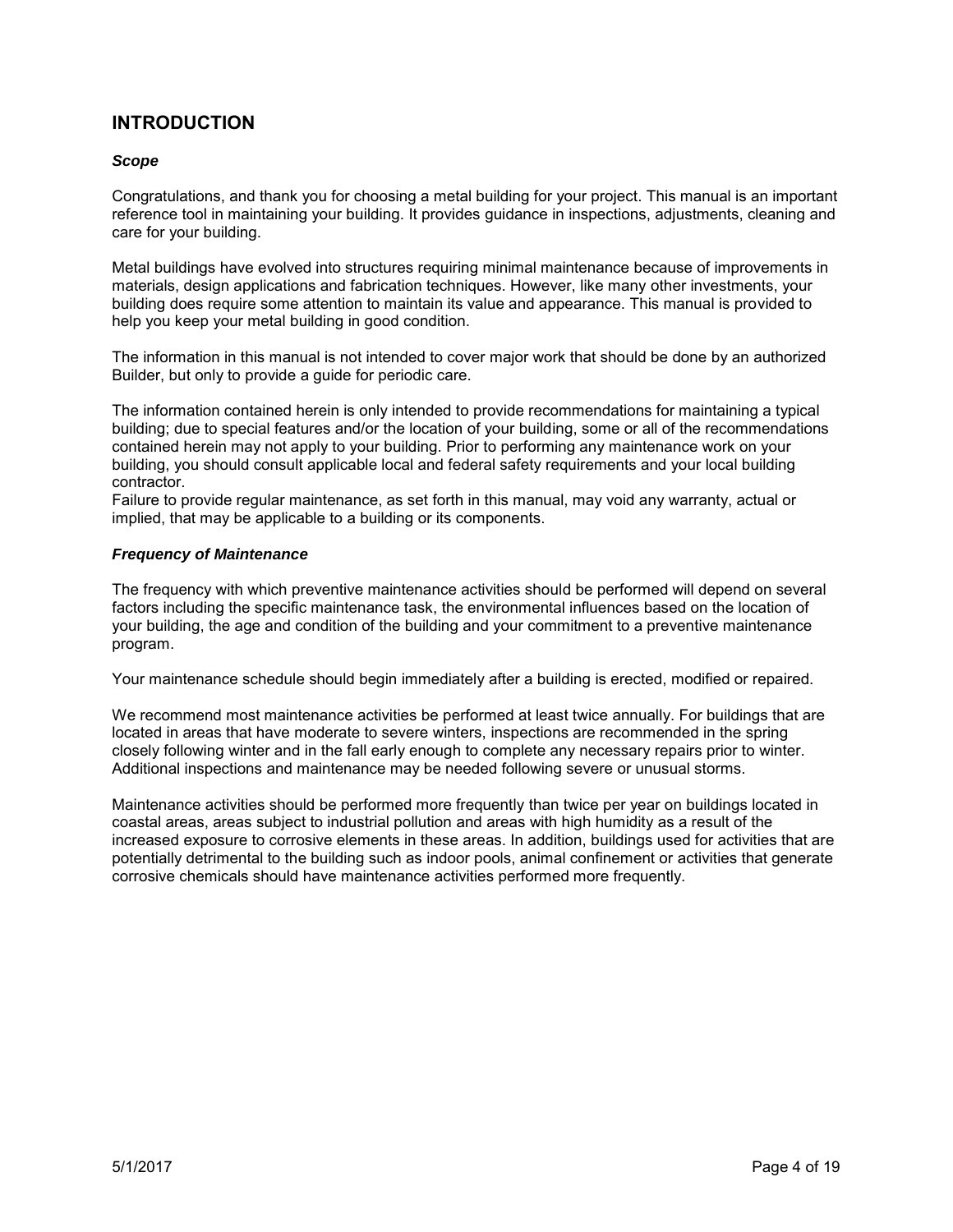### **SAFETY**



#### *General Safety Recommendations*

Always follow and comply with all federal, state and local rules and regulations including, but not limited to, OSHA regulations when performing routine building maintenance and/or renovations. Failure to follow these regulations could result in personal injury or death to you or bystanders.

Always use OSHA approved Fall Protection when working in elevated places; do not walk on wet roof panels; do not walk, step or sit on skylights (translucent roof panels), ridge-caps or gutters because of the possibility they may collapse.

Always comply with governing regulations, use proper safety equipment, and follow appropriate safety procedures for each maintenance activity.

In addition, do not forget to consult your insurance carrier and fire hazard inspector about building maintenance or major renovations. They can be valuable resources for the latest information on safety and risk management.



## **ROOF MAINTENANCE**

WALKING ON ANY ROOF IS DANGEROUS. SAFETY MUST ALWAYS BE TOP PRIORITY WHEN PERFORMING MAINTENANCE ON YOUR ROOF SYSTEM. ALWAYS USE ALL FALL PROTECTION AND PERSONAL SAFETY EQUIPMENT REQUIRED BY OSHA AND OTHER REGULATORY AGENCIES. ALWAYS COMPLY WITH ALL SAFETY GUIDELINES WHETHER CUSTOMARY, REGULATORY OR STATUTORY. FAILURE TO FOLLOW THESE REGULATIONS CAN RESULT IN SERIOUS INJURY OR DEATH. YOU MAY ALSO BE SUBJECT TO SUBSTANTIAL FINES FOR NONCOMPLIANCE.

Always use extreme caution when walking on roofs with steep slopes, near roof edges, or on roofs that are wet or covered with ice or snow. Insure that all maintenance personnel are adequately trained in safety procedures and that all safety equipment is in proper working condition.

When performing roof maintenance, always take the following precautions:

- Use fall protection and other safety equipment as required.
- Do not walk on roof flashings such as gutter, rake, hip or ridge.
- Do not walk on Light Transmitting Panels (LTPs). They will not support a person's weight.
- Guard all LTPs and roof openings.
- Step only in the panel flat directly on or in close proximity to a supporting roof structural.

Your new roof is designed to provide years of protection with very little maintenance. However, no roof is immune to severe weather or completely maintenance free. To keep your roof performing as it should, a comprehensive maintenance program must be implemented.

Your roof should be inspected periodically and whenever any of the following conditions occur:

- **After a fire, vandalism or known damage to an adjacent roof area.**
- **Exposure to severe weather conditions, including high winds, hail or abnormally heavy rains or ice and snow.** Items to check for after high winds include: Debris from nearby trees, loose flashing or other roof components, punctures from falling limbs or loose flashing, and loose fasteners. After a hail storm, check roof for punctures, damaged trim, and loose fasteners. After abnormally heavy rains, check roof and gutters for ponding water. Also check all roof curbs, roof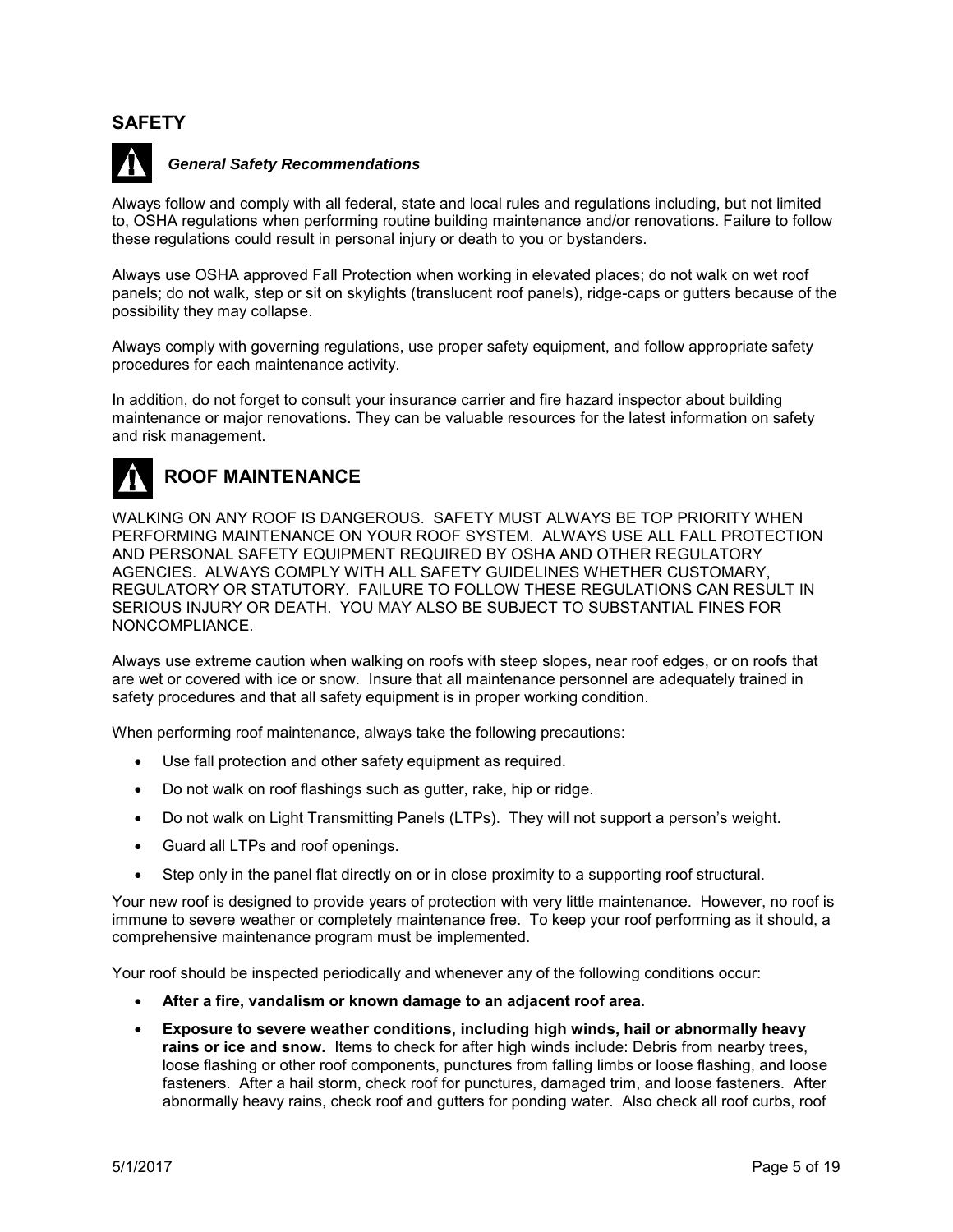penetrations and any special trim conditions to ensure that water is not ponding upslope from these areas. Check trim and plumbing pipes for damage from moving ice. Check for loose fasteners at trim and endlaps. Replace stripped-out fasteners by removing existing fastener; apply urethane sealant into hole; install an oversize, long-life fastener into hole.

• **After other trades have been on the roof for any reason.** Inspect the roof for damage caused by workers including chemical or solvent spills, scratches in the paint or Galvalume coating, excessive foot traffic and punctures. Make sure that any debris or scrap left behind by the workers is removed from the roof immediately. Avoid using cutoff saws and welding equipment over the roof. In cases where this is not possible, the roof must be adequately protected. A fire cloth is recommended. Items such as drill shavings, wire, metal scrap and other debris can corrode and damage the roof. Sharp pieces of metal, such as those left by a nibbler, can stick in a worker's shoes and scratch the paint as they walk on the roof.

Mortar or concrete will etch the paint or Galvalume coating. Roof panels in areas where there is a possibility of any masonry product being spilled on them should be protected. In the event that the panels do have a masonry product spilled on them, they should be cleaned and the panels rinsed. Should any solvent or chemical be spilled on the roof, clean up immediately and thoroughly rinse the affected area. Panels should be cleaned with a mild detergent.

#### *Leak Repair*

Never allow workers to "fix" leaks by applying caulk, elastomeric membranes, plastic roof cement, etc. to the roof surface. This is never a long-term solution for repairing a leak. Surface applied caulks and compounds will eventually lose their bond to the metal. This will allow water to become trapped between the repair material and the roof panel, which will cause severe corrosion. Leaks at panel or trim joints, should be repaired by disassembling the metal joint and reinstalling the proper sealant between the metal layers. Leaks caused by roof punctures must be evaluated on an individual basis. In some cases, the affected roof panel may need to be replaced.

Always consult the roof manufacturer before initiating repair work as improper repairs can lead to further leaks and/or damage to the roof system, as well as, impact or void warranties that may have been sold as a part of your roof purchase and installation. The manufacturer can give you helpful information as to how to make the repair and can give you a list of "Certified Installers" in your area that you can contact about performing the repair work in the event your original installer is not available to perform the necessary work.

#### *Foot Traffic*

Keep foot traffic to a minimum. Heavy foot traffic can cause ponding on low pitched roofs. This is particularly true just upslope from the eave and at endlaps. Always walk in the flat of the panel near a supporting roof structural. Do not walk on trim or in gutters. On bare Galvalume roofs, excessive foot traffic may cause black burnish marks. If regular foot traffic is planned for a roof, provisions should be made for a properly designed and installed roof walkway system.

In order to limit access to the roof, roof hatches or access ladders should be locked at all times. A sign should be posted at the point of access, stating that only authorized personnel are allowed onto the roof. In addition, a log book should be kept of all visits to the roof and the reason for such visits.

#### *Drainage*

In order for your roof to perform as intended, water must properly drain from the roof. Following are things to avoid:

• Do not allow anything to be installed on your roof that will cause water to pond.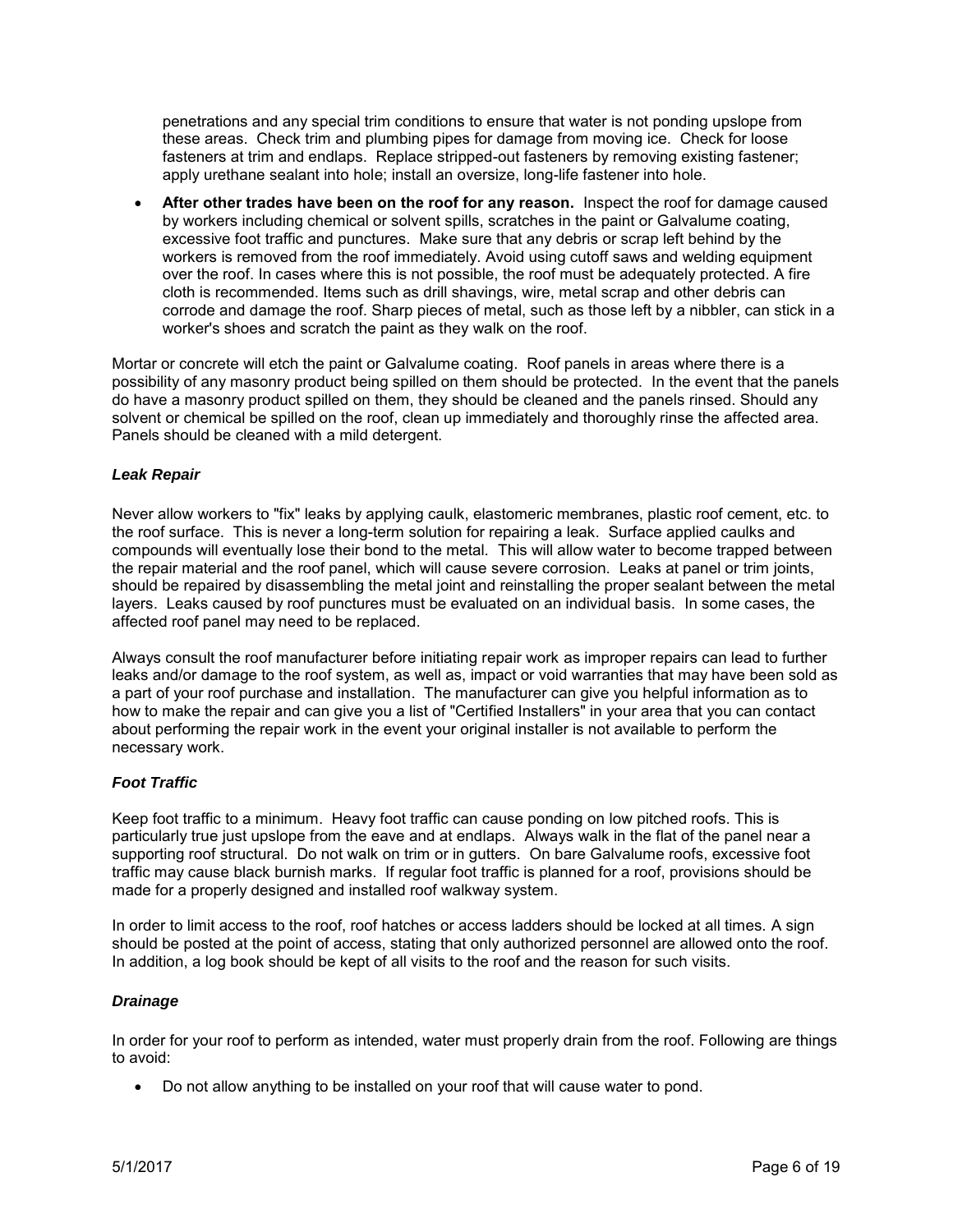- Keep roof free of debris and keep debris out of gutter to allow water to quickly drain from roof.
- Do not use wood blocking to hold equipment off of panel seams. This blocks the flow of water and holds moisture. Also, if the wood is treated, it may contain salts or copper sulfate which will deteriorate the roof, and void warranty coverage.
- Do not allow water to cascade onto the roof from an adjacent roof.
- Do not allow rooftop AC units or evaporative coolers to drain onto the roof. The condensate from AC units contains dissolved copper ions which will cause galvanic corrosion. The water from evaporative coolers contains high salt concentrations which will cause severe corrosion. Use PVC pipe to carry the condensate to the gutter.
- Anything that traps or holds moisture on a roof will cause premature corrosion.

#### *Additions to Roof*

All additions to the roof, including but not limited to, roof curbs, pipe penetrations and HVAC units should be consulted with the manufacturer prior to installation in order to verify if special requirements

#### *Dissimilar Metals*

Never allow your Metal Building cladding to come in contact with, or water runoff from, any dissimilar metal including but not limited to: copper, lead or graphite. Failure to adhere to this requirement will cause your cladding to rapidly deteriorate due to galvanic corrosion and will void all warranties. Common abuses of this requirement include: lead hats for plumbing vents, copper lightning rods and/or cable, copper trim, existing copper gutter that drains water onto your panel, and condensate from rooftop AC units draining onto roof.

#### *Maintenance Guidelines*

| DO                                                                                                                                                                                                                                                                                                                                                                                                                                                                                                                                                                                                                                                                                                                                                                                                   | <b>DON'T</b>                                                                                                                                                                                                                                                                                                                                                                                                                                                                                                                                                                                                                                                                 |  |
|------------------------------------------------------------------------------------------------------------------------------------------------------------------------------------------------------------------------------------------------------------------------------------------------------------------------------------------------------------------------------------------------------------------------------------------------------------------------------------------------------------------------------------------------------------------------------------------------------------------------------------------------------------------------------------------------------------------------------------------------------------------------------------------------------|------------------------------------------------------------------------------------------------------------------------------------------------------------------------------------------------------------------------------------------------------------------------------------------------------------------------------------------------------------------------------------------------------------------------------------------------------------------------------------------------------------------------------------------------------------------------------------------------------------------------------------------------------------------------------|--|
| Inspect your roof regularly.<br>$\bullet$<br>Walk in the flat of the panels near the structural<br>$\bullet$<br>supports.<br>Keep roof, gutters and downspouts free of debris.<br>$\bullet$<br>Inspect for damage after heavy storms.<br>$\bullet$<br>Caution workers on roof to protect against roof<br>$\bullet$<br>punctures.<br>l.<br>Remove excessive ice and snow accumulations<br>as necessary.<br>Inspect and reseal as necessary all roof curbs<br>I۰<br>and other penetrations with urethane sealant.<br>Always get manufacturer's approval before<br>$\bullet$<br>making any modifications to the roof.<br>Always use long life fasteners and stainless steel<br>$\bullet$<br>rivets on the roof and trim.<br>Repaint any areas that are susceptible to rust as<br>$\bullet$<br>required. | Allow your roof to be neglected.<br>Walk on the panel ribs or on flashings.<br>Allow debris of any kind to collect on roof.<br>Allow damage from storms to go undetected and<br>٠<br>cause ancillary damage.<br>Drop sharp or heavy objects on roof.<br>$\bullet$<br>Use metal shovels or other tools that can scratch<br>the paint or Galvalume coating on the panels.<br>Use plastic roof cement or butyl or silicone caulk<br>$\bullet$<br>anywhere on the roof.<br>Assume that minor additions or modifications will<br>$\bullet$<br>not cause any problems.<br>Use zinc-plated fasteners or carbon steel rivets.<br>٠<br>Allow rust or rust stains to build up on roof. |  |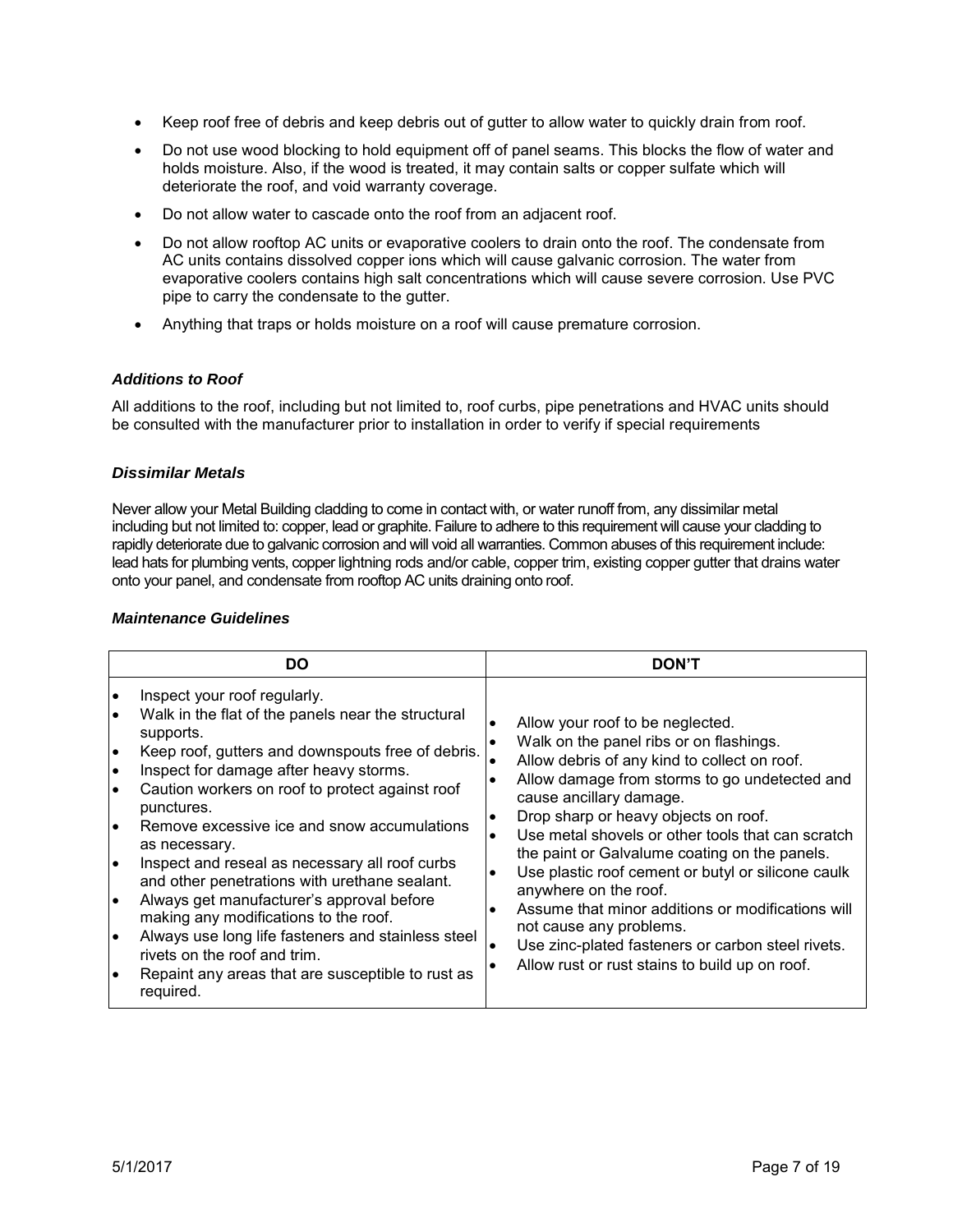

#### *When to Remove Snow*

In keeping with Section A9 guidelines of the 2010 Metal Building Manufacturers Association Manual:

Defining a specific depth of snow that a building has been designed to support is not possible because the density of snow is variable and dependent upon weather conditions both during and after a snowfall, as well as affected by the total depth of snow at a location. With the variability of snow density, it is possible for conditions to exist that exceed the designs specified by the building codes. Snow density also changes as the snow melts. Not all water drains off the roof as the underlying snow absorbs some water from the melted snow above. This leads to ice build-up on the roof as the temperature varies from day to night.

Fresh snowfall may weigh as little as 10 to 12 pounds per cubic foot (pcf) but the density will greatly increase as it compacts and becomes heavier with water. Typical densities on a roof will range from 16 pcf to 30 depending on snow depth. When there is snow on the roof of a building and rainy conditions occur, excessive loads can develop rapidly. Snow acts as a sponge in these conditions and loads can approach the weight of water, 62.4 pcf or 5.2 pounds per square foot (psf) per inch of depth. Rarely will a cubic foot of snow and ice equal the weight of water due to the expansion that takes place as water freezes. However, these conditions must be monitored with extreme caution.

Snow will build up in areas around firewalls, parapet walls, valleys, dormers and on lower roof levels where a step in the roof occurs. All modern building codes require design for snow build-up conditions so that the structural systems in these areas can support the additional loads. However, due to the variability of snow density, as noted above, it is possible for conditions to exist that exceed the designs specified by the building codes.

While it is not possible to accurately determine a specific depth of snow that is considered a safe maximum, an approximation can be made. The first step is for the building owner to obtain information as to the snow load the building has been designed to carry. For example, a building designed for a 30 psf snow load can be at design load with just 18 inches of snow at a density of 20 pcf and could be overloaded with less than a foot of snow under wet conditions. Clearing snow from the roof is, of course, the only way to relieve this. It is recommended by Factory Mutual that roofs be cleared of snow when half of the safe maximum snow depth is reached. The maximum snow depth can be estimated based on the design snow load and the density of the snow and/or ice buildup.

## **STRUCTURAL MODIFICATIONS**

*Before making any structural modifications,* you must contact a design professional for assistance. Always make certain you have a copy of the complete instructions and related information regarding any modifications from your design professional prior to making any modification.

Some typical major modifications include but are not restricted to:

- 1. Removal or relocation of X-rod or other types of bracing
- 2. Cutting into or removal of any structural component
- 3. Removal or relocation of frame flange brace angles
- 4. Addition of any load not specifically included in the certification letter for the original building desian
- 5. Adding adjacent building(s), especially if new one is taller.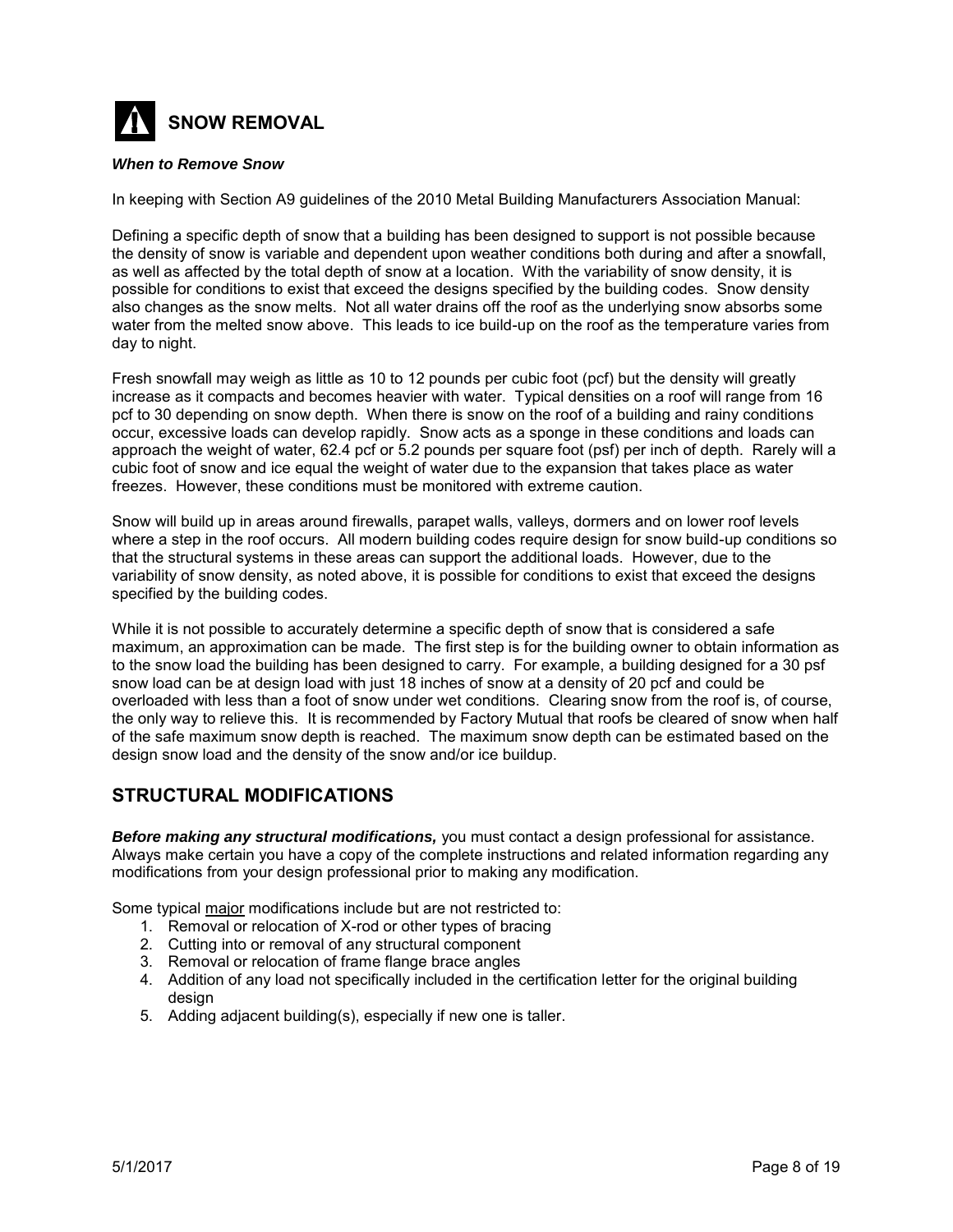

Placing a new taller building adjacent to an existing building can result in snow drift loads on the existing building that were not considered in the original design. The new snow drift load could cause the original building to collapse. When adding a new building within 20 feet of an existing building, the existing building should be checked for potential additional loads and reinforced if necessary.

## **ACCESSORIES**



*Translucent Roof Panel Fall Protection*



It is important to understand that OSHA considers skylights a roof opening, and as such, it is the building owner's responsibility to provide fall protection. Translucent roof panels, commonly known as skylights and/or fiberglass reinforced panels (FRP), are not made to support concentrated loads such as foot traffic. Translucent panels are designed to allow natural light into a building, yet they are capable with proper installation and maintenance of resisting wind and snow loads. Stepping on a translucent panel could cause the panel to collapse causing the person to fall and sustain serious injury.

Accumulations of dirt and/or snow on a roof can easily conceal the location of a roof translucent panel. As a result, it is highly recommended that each person planning to go on the roof review the roof framing plan drawing which is part of the erection drawings for your building to identify the locations of rafters and purlins and "as-built" roof translucent panels. An up to date copy of the roof framing plan drawing that accurately shows the locations of roof translucent panel should be kept readily available and carefully reviewed by everyone who will be on the roof - **BEFORE** they go on the roof.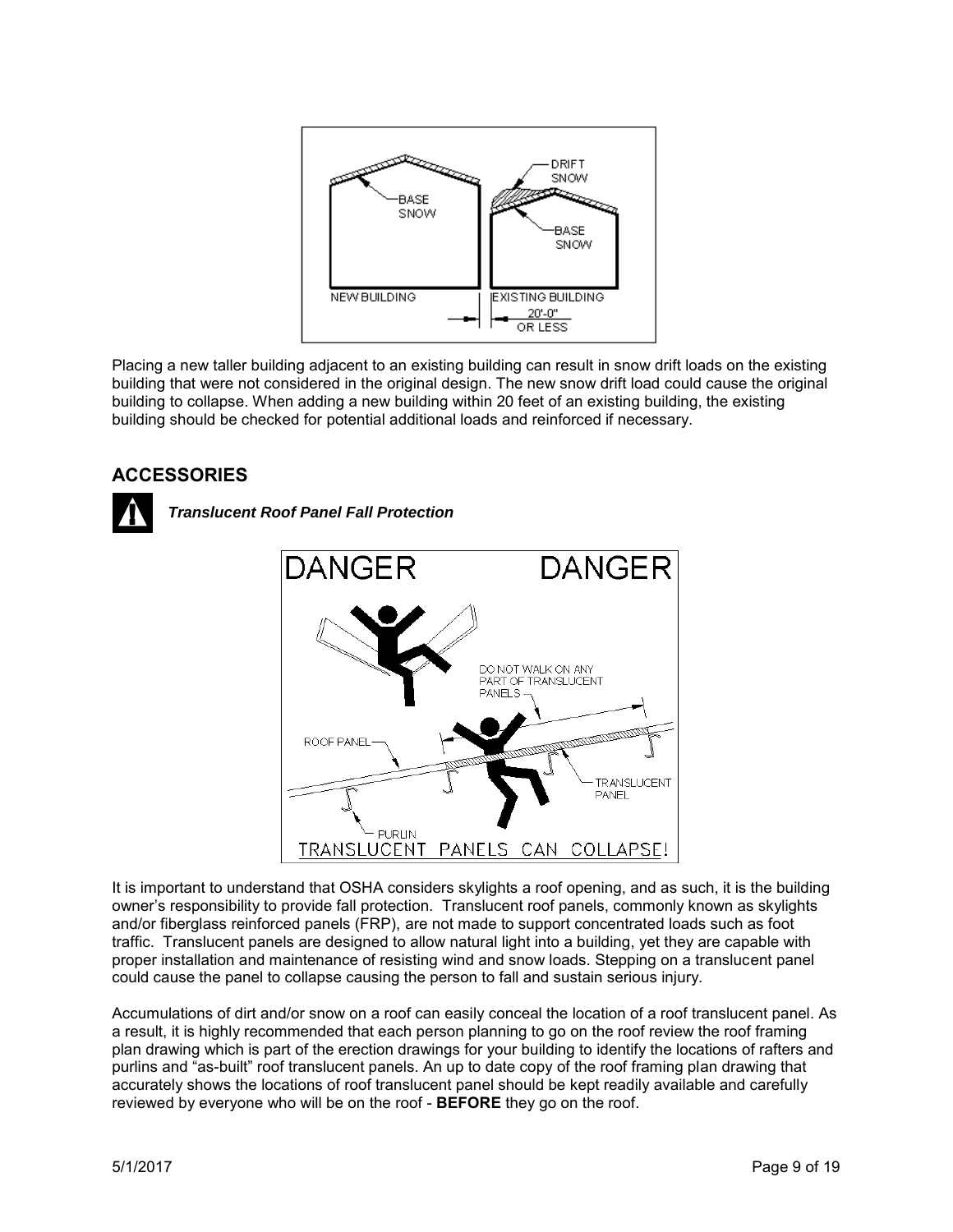Although the translucent roof panels have a "DO NOT WALK ON THIS PANEL" warning label on each panel these warning labels may be covered with dirt, debris and/or snow; this is why it is imperative that people know the location of these panels BEFORE going on the roof. These warning labels must not be removed for any reason. (Note: The actual label used may vary somewhat from the sample shown.)



## *Roof and Wall Translucent Panel Maintenance Recommendations*

To maintain good appearance and long life, translucent panels or fiberglass reinforced panels (FRP), especially roof panels, should be hosed down or washed periodically. Cleaning removes the accumulation of dust, dirt and debris which can combine with sunlight and wind to attack exposed surfaces, both chemically and abrasively. When cleaning these panels mild, non-abrasive cleansers should be used. Avoid the use of compounds containing ammonia or chlorine since they may cause panel discoloration.

Translucent panels should be cleaned periodically to allow for maximum light penetration and longevity. Depending on your buildings location it may be necessary for these panels to be cleaned on a more frequent basis. If the translucent panel is severely deteriorated replacement should be considered.



#### *Eave Gutters, Valley Gutters, Downspouts and Scuppers*

When working on or inspecting gutters, downspouts and/or scuppers, be aware of safety issues in doing so including, but not limited to, falling from the roof and injuries from using a high-pressure hose for cleaning. Always follow OSHA and other governing requirements for fall protection and tie-off.

Visually inspect gutters for accumulation of debris that would prevent gutters or downspouts from operating properly. Clean out all accumulated debris regularly using a water hose with sufficient pressure to flush dirt and small debris. Larger items such as rocks, cans, limbs and heavy accumulations of leaves or pine needles should be removed by hand. It is recommended that suitable gloves be worn. Gutter obstructions can cause dirt to build up which holds moisture that can cause premature rusting and allow standing water to accumulate on the roof that may result in a leak through an improperly sealed sidelap or endlap. Blocked downspouts can produce the same results if they are not allowed to drain freely. The weight of accumulated debris in a gutter compounded with ice and snow could exceed the load carrying capacity of the gutter and gutter support clips and cause the gutter to fall. Check for and repair any loose connections.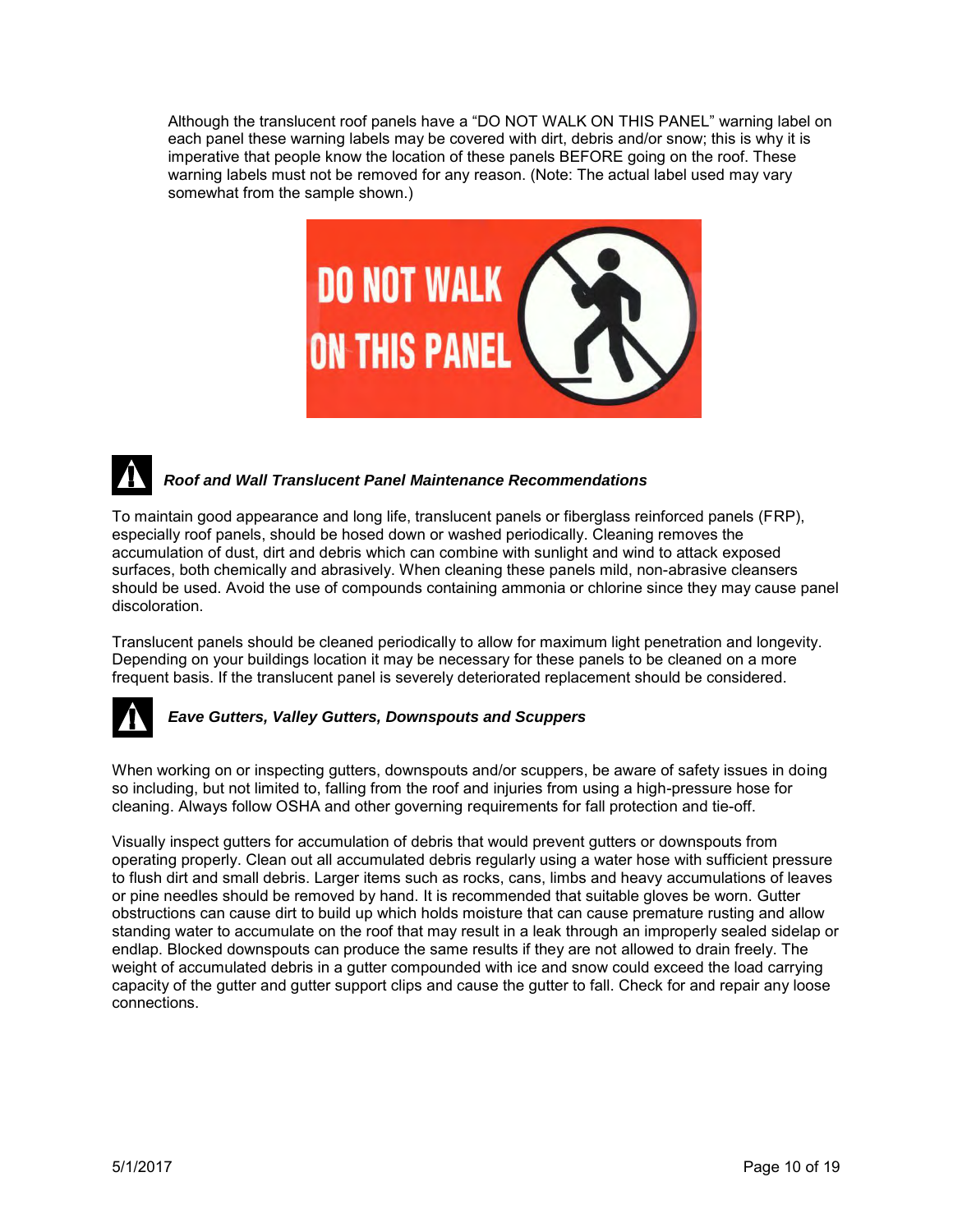#### *Personnel Doors*

Although one person can perform most minor door maintenance, some activities such as complete removal or rehanging of a door may require two or more people to prevent injury.

Personnel doors must be checked periodically for the following:

- 1. Check for tightness of locksets, closure hardware and hinges
- 2. Check for and repair any loose fasteners on all doors
- 3. Check for and repair any misalignment of door leaf and its frame, making sure the leaf does not rub, bind or have too much of a gap between leaf, jambs, headers and/or threshold
- 4. Lightly oil mechanical parts including hinges
- 5. Check for and repair any wind damage and other physical damage
- 6. Check for any delamination of door leaf's skin and replace leaf if needed
- 7. Check for and repair any air leaks with appropriate sealant, adjustments, and replacement parts

#### *Windows*

Windows usually require very little maintenance. Lubricate the window track, clear sill drain holes and inspect sealant at top and sides of windows. Check for and repair any air and water leaks at windows and overhead doors. Remove all old caulking and apply new caulking as required.

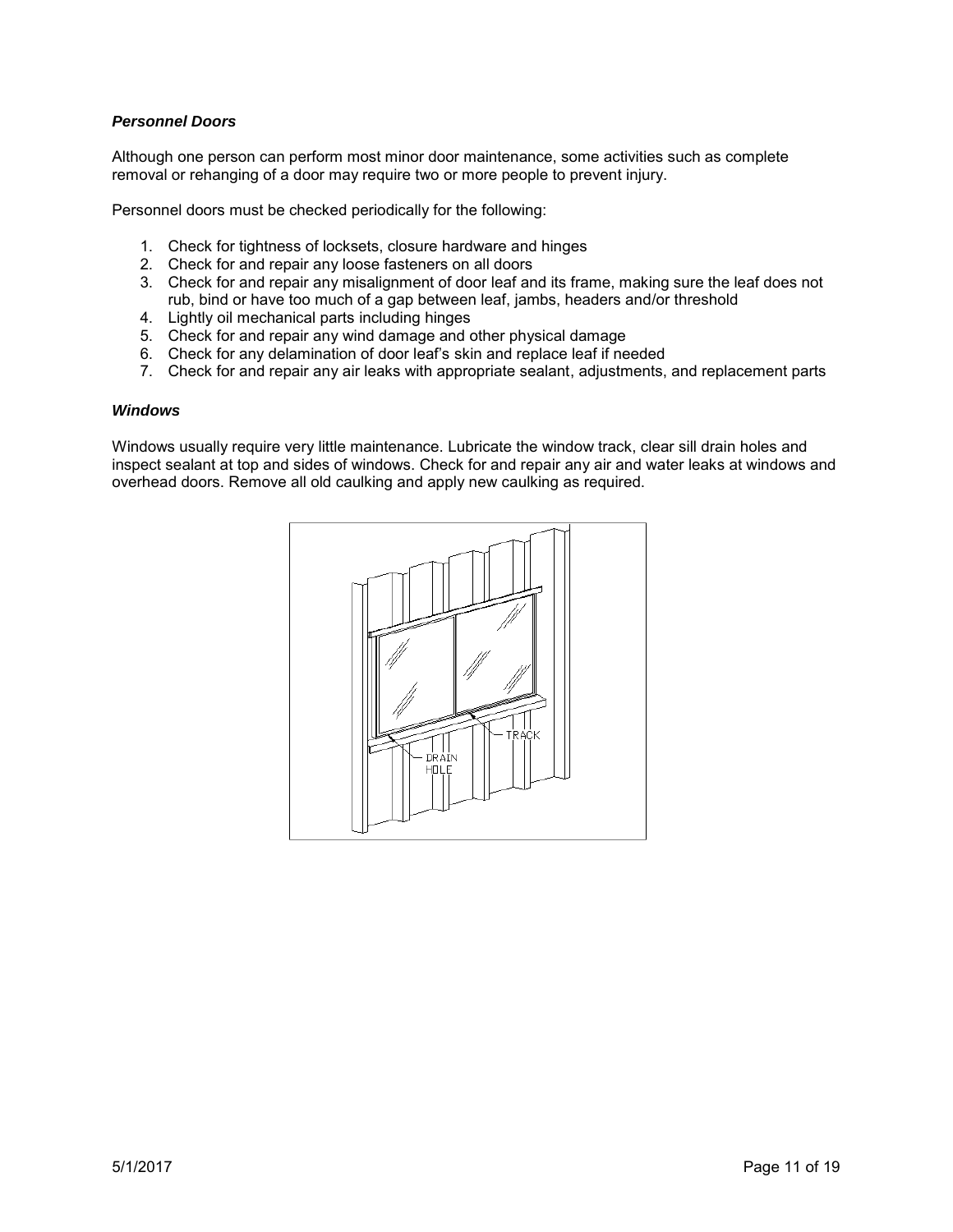#### *Sliding Doors*

Lubrication of door casters is generally not required as casters are packed with grease and sealed by the door manufacturer. If a sliding door becomes difficult to operate, adjustments to the base guide or caster height may be necessary. Check for and remove any dirt or debris in the door guide.



#### *Overhead Doors*

Check and tighten the bolted connections of the framing supporting an overhead door as needed. Contact the door manufacturer if the door becomes difficult to operate or is out of alignment. Only a qualified technician should perform torsion spring adjustments.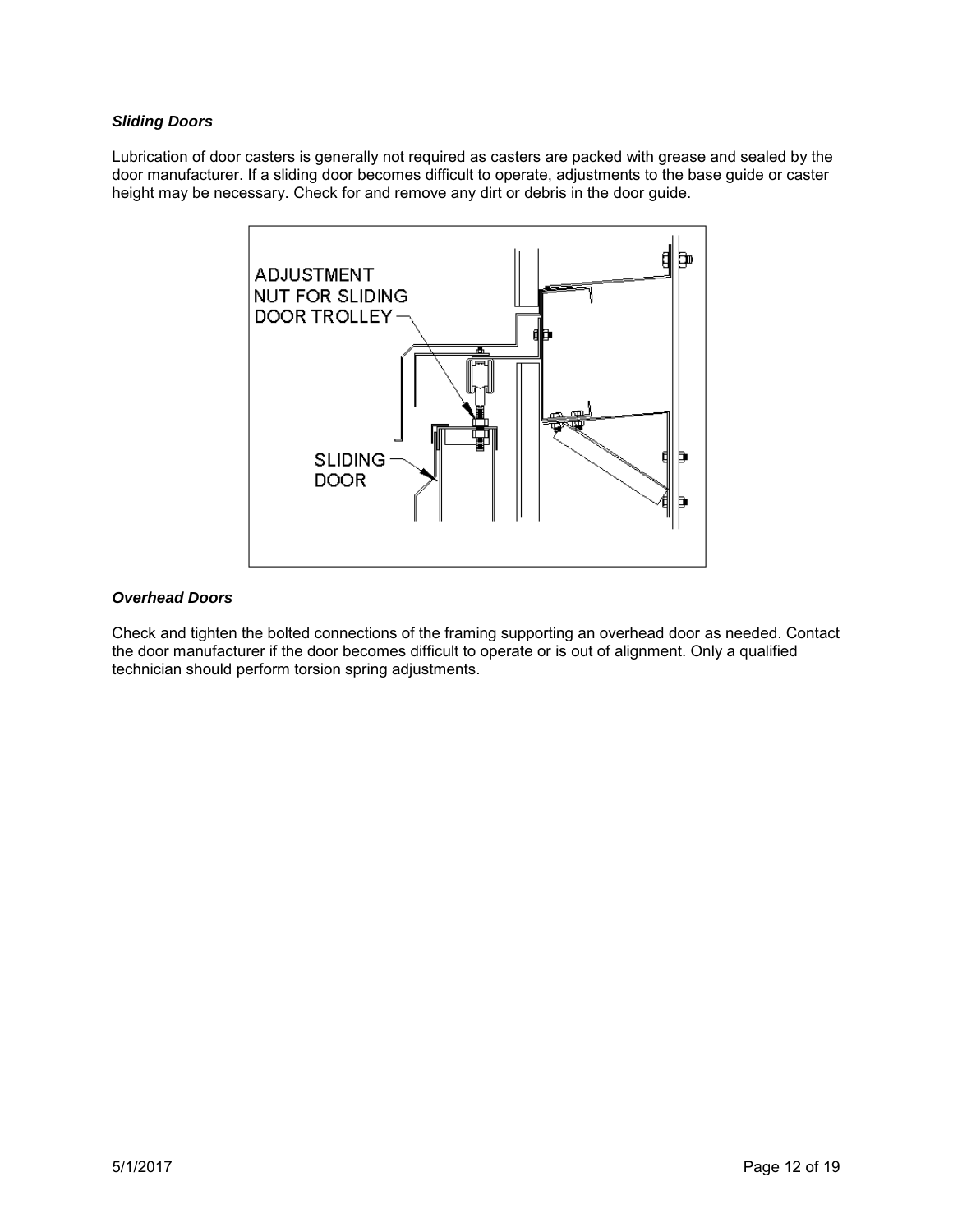

#### *Ridge Ventilators*

Safety concerns when working on a ridge ventilator include but are not limited to falling from the roof and the potential for falling through the roof opening should the ventilator be removed. Make sure to use proper fall protection and tie-off when working in an elevated location. The top of the ventilator will usually have an insect screen that prevents access to the interior of the ventilator. Maintenance or repair activities to the operational components inside of the ventilator will require accessing the unit from below, inside the building or by removing the ventilator and turning the ventilator over to gain access. If a ventilator is removed for maintenance be sure to properly mark and cover the opening in the roof where the ventilator was removed to prevent a fall hazard.



Vents that do not have moving parts will require very little maintenance. Ventilators containing moving parts such as pulleys, rollers or cranks for flue operation will require periodic lubrication at pivot points. Simple operation from time to time will aid in breaking corrosion loose

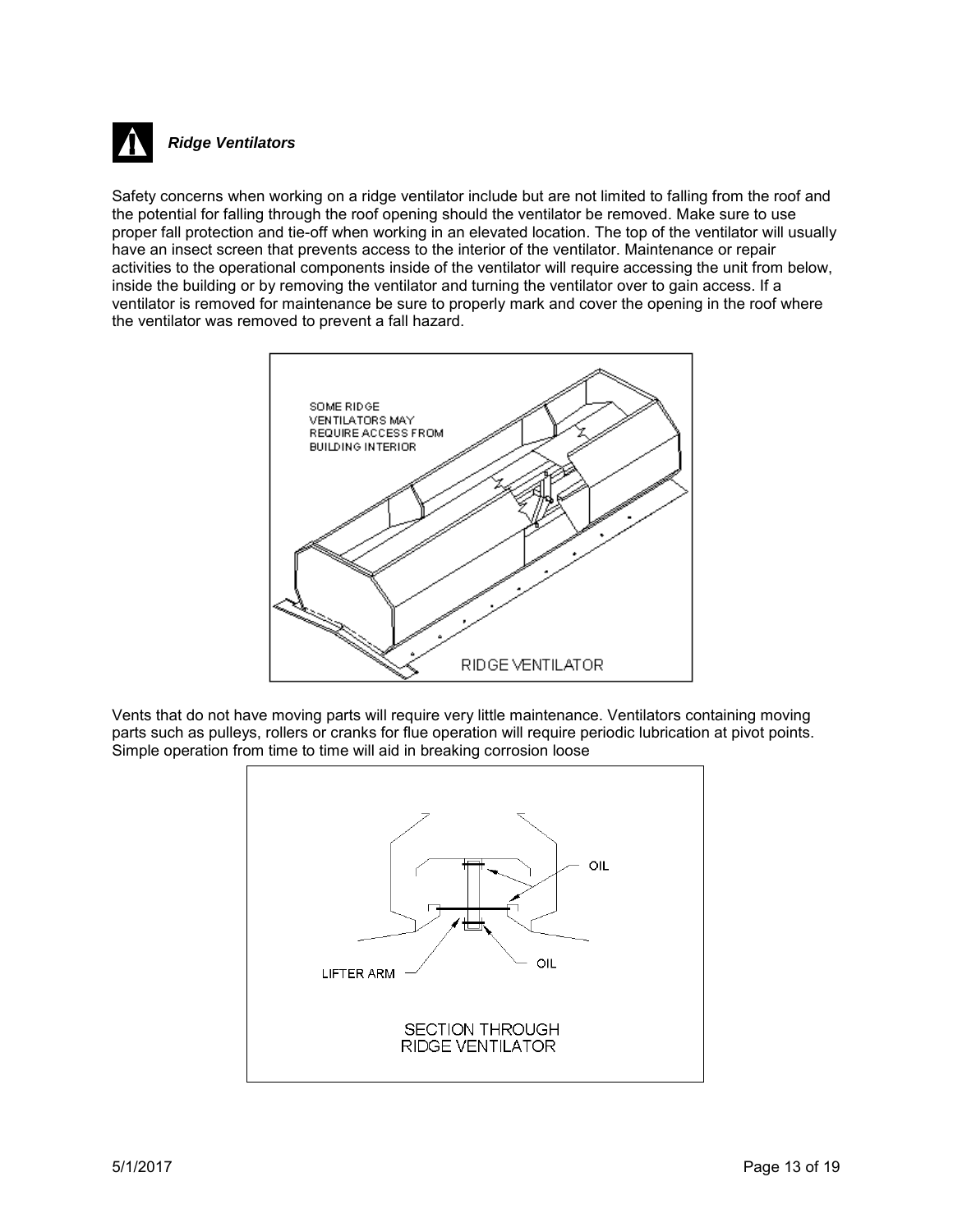

#### *Wall Mounted Exhaust Fans and Louvers*

Safety concerns when working on a wall mounted exhaust fan or louvers include, but are not limited to, falling if the fan or louver is elevated and possible electrical shock hazards if the exhaust fan or louver is electrically operated. Make sure that you have proper fall protection equipment and that the electric power to any electrical equipment is turned off and properly locked-out or tagged-out before maintenance is performed.

Check operation of manual louvers and louvers electrically interlocked with exhaust fans, and repair or replace as needed. Fixed louvers that do not have moving parts will require very little maintenance. Operable louvers containing moving parts such as vanes will require periodic lubrication at pivot points. Simple operation from time to time will aid in breaking corrosion loose. A vibrating ventilation fan indicates that there may be a problem with the fan. Not only can a vibrating fan cause damage to itself, but may cause damage to the building as well. A fan that is vibrating needs to be checked promptly and appropriate corrective measures taken before additional damage is caused. Many times a vibration could mean a bent fan blade or worn belt.



*Insulation* 

Although we are not aware of any long-term health related concerns with fiberglass blanket insulation, you should always wear protective clothing such as long sleeves, long pants, gloves, eye protection and/or a respiratory filter when working with insulation. Information concerning: RECOMMENDED WORK PRACTICES FOR FIBERGLASS, ROCK WOOL AND SLAG WOOL (SVF) INSULATION PRODUCTS is available from the North American Insulation Manufacturers Association (NAIMA, www.naima.org)

Check for wet or damaged insulation periodically. Wet or damaged insulation transfers heat, whether from the heating system in winter or from the sun in summer, which is not only costly but also uncomfortable for the people in your building which may reduce their productivity. If left unattended, wet insulation will cause panel and component corrosion. All wet insulation should be removed and replaced or otherwise opened and allowed to dry fully.

Torn insulation backing, which is usually white vinyl or foil (called a water vapor retarder), can allow moisture (water vapor) inside the building to move directly through the insulation. This process can cause condensation within the insulation causing the insulation to be less effective and on the inside surface of the roof and wall panels causing the panels to deteriorate. Pressure sensitive tapes with an exposed side that matches the facing used on the insulation are available from most insulation suppliers for use in repairing a torn vapor retarder.

Pockets of extremely moist air in the building can also cause condensation problems. The following procedures will help or possibly eliminate the problem:

- 1. Seal small tears in the water vapor retarder with vinyl tape
- 2. Replace large areas of damaged insulation
- 3. Install fans or air exchange units to disperse pockets of moisture-laden air
- 4. Eliminate the source of high moisture in the building

*Caution:* Condensation problems are easily mistaken for roof leaks. If your building is experiencing excessive condensation have the HVAC contractor or engineer check humidity levels to determine if they are within projected values.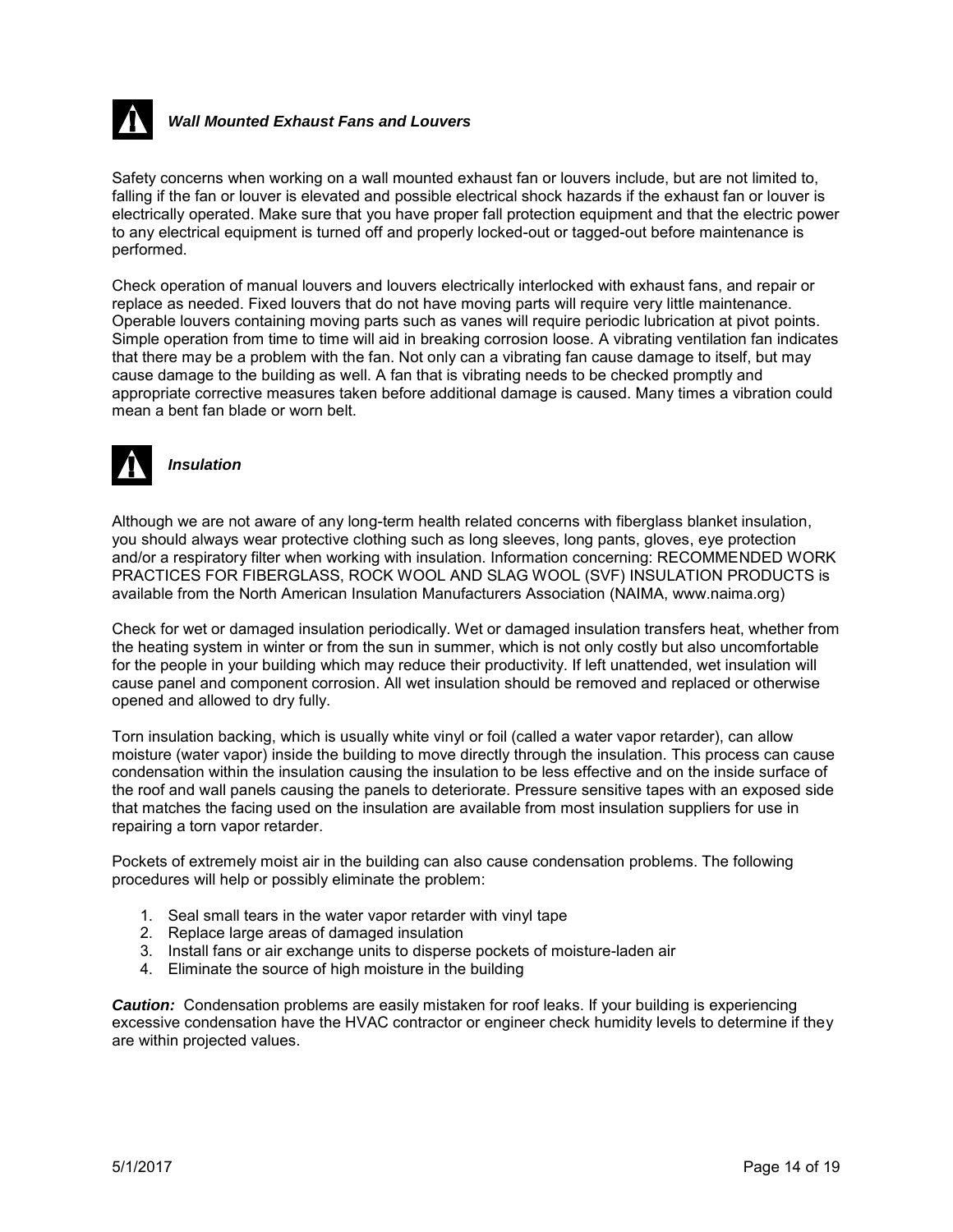

Protective clothing, protective eyewear and/or a respiratory filter may be appropriate when working with chemicals, paints or cleaners. Use appropriate caution and safety equipment when using a high-pressure hose to clean surfaces.

#### *Cleaning and Care of Finish Paint Systems*

The high-quality paint finishes used on the metal roof and wall panels will maintain their appearance and protective value for a long time if properly maintained. Improperly maintained panels will accumulate dirt and film deposits over time causing the panels to lose their original appearance; to prevent this it is important to establish a proper maintenance program to keep the finishes in prime condition.

The most important cleaning is done immediately after the erection of the building, as metal shavings are present and are somewhat magnetized because of the screw and drill rotation. Shavings are not always visible and must be swept off the roof and walls to prevent corrosion of the particles, which will stain the panel surface.

Under normal conditions, a fresh water washing two or three times per year using a regular garden hose under pressure will keep the paint finish in good condition. If the need to clean or remove surface deposits does arise, then a variety of methods maybe utilized. When used properly, the following should not affect applicable panel warranty.

1. Hot or Cold Detergent Solutions

For use on water soluble deposits. A 5% solution in water of commonly used commercial (Nonindustrial, non-bleach) detergents will not have any deleterious effect on a painted surface. These solutions should be followed by an adequate rinse of water. Use a cloth or soft bristle brush for application

2. Solvents/Alcohols;

For use on non-water soluble deposits such as tar, grease, oil and adhesives. Most organic solvents are flammable and/or toxic and must be handled accordingly. Read the manufacturer's material Safety Data Sheet (MSDS) of solvent used. Keep away from open flames, sparks and electrical motors. Use adequate ventilation, protective clothing and goggles.

#### Alcohols

- a. Denatured alcohol (Ethanol)
- b. Isopropyl (rubbing alcohol)

**Solvents** 

- c. VM&P naptha
- d. Mineral Spirits
- e. Kerosene
- f. Turpentine (wood or gum spirits)

PRECAUTIONS: DO NOT USE WIRE BRUSHES, ABRASIVES OR SIMILAR CLEANING TOOLS WHICH WILL MECHANICALLY ABRADE THE COATING SURFACE. MISUSE OR ABUSE OF ANY OF THE CLEANING AGENTS LISTED ABOVE WILL RESULT IN VOIDING OF ANY APPLICABLE WARRANTY FOR THE SURFACE AFFECTED. GRAFFITI PRESENTS A SPECIAL PROBLEM BECAUSE OF THE MANY POSSIBLE AGENTS USED, GENERALLY AEROSOL PAINT. IT IS BEST TO TRY SOAP AND WATER FIRST, THEN THE SOLVENTS. IF NONE OF THESE ARE SATISFACTORY IT MAY BE NECESSARY TO RESORT TO TOUCHUP, REPAINT OR REPLACEMENT.

Remove smudge marks from bare Galvalume. Formula 409 has proven to be somewhat effective. Lightly rub with a clean cloth and rinse with water. Do not rub more than required to remove smudge. No product will remove all smudge marks.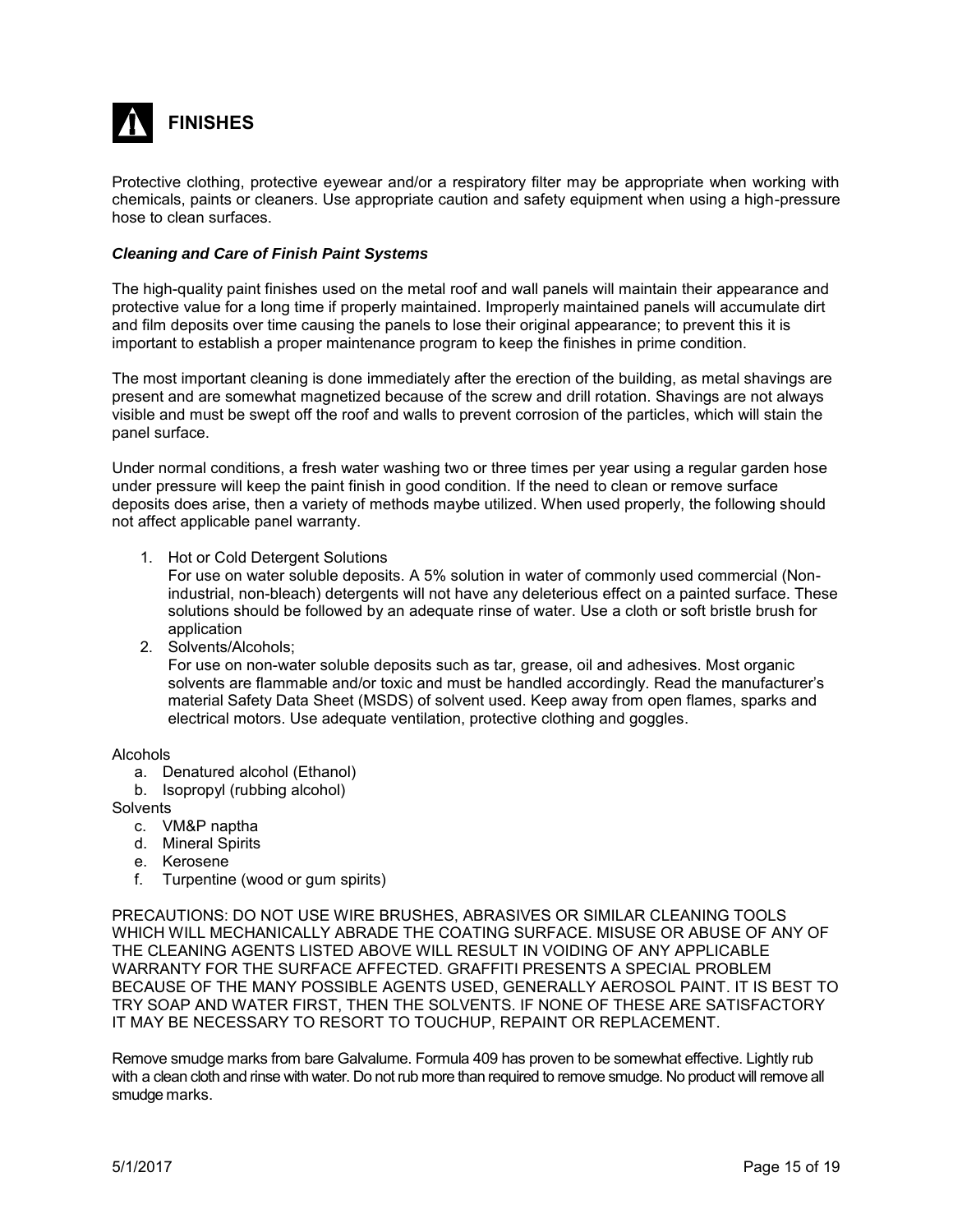Remove rust stains. Soft Scrub (without bleach) and Simple Green have proven to be somewhat effective. Lightly rub with a soft cloth and rinse with water. Do not rub more than required to remove stain. No product will completely remove rust stains.

#### *Touch-up/Repair of Damaged Paint Surface*

The first step in repairing damage to your paint surface is to observe and evaluate the damage to determine which of the following steps should be taken.

Minor scratches or abrasion, metallic substrate Not exposed:

- 1. Clean the locale of all dirt, oil, grease or other foreign matter (see CLEANING AND CARE for the appropriate cleaning solution)
- 2. Lightly scuff the damage with Scotch-Brite Pads
- 3. Dampen a lint free cloth or tack cloth with acetone using the proper precautions for handling solvents as instructed on the MSDS or container of the solvent. This may include safety glasses, gloves, protective clothing and a respirator. Wipe the surface liberally to clean the areas to the touched up. The surface must be dry before the touch-up coat is applied. Before you use the paint, read the instruction on the container carefully.
- 4. When applying the touch up paint, LESS IS BEST. Apply with as small an applicator as possible. A brush similar to a finger nail polish applicator is best. Dip the brush half the length of the bristles into the paint. Tap the brush against the side of the container but do no wipe against the lip. Hold the handle near the base and apply a light pressure with the fingertips to make the bristles flex slightly. Feather the touch-up into the scratch using as small an amount as possible. USE OF AEROSOL PAINT IS NOT RECOMMENDED.

Scratches or gouges that expose the metallic substrate:

- 1. Clean the locale of all dirt, oil, grease or other foreign matter (see CLEANING AND CARE for appropriate cleaning solutions).
- 2. Sand the damaged area with Scotch-Brite pads
- 3. Dampen a lint free cloth or tack cloth with acetone using the proper precautions for handling solvents as instructed on the MSDS or container of the solvent. This may include safety glasses, gloves, protective clothing and a respirator. Wipe the surface liberally to clean the areas to the touched up. The surface must be dry before the touch-up coat is applied. Before you use the paint, read the instruction on the container carefully.
- 4. Apply a quality epoxy or urethane primer to the area to be touched up. Allow to cure according to the primer manufacturer's directions.
- 5. When applying the touch up paint, LESS IS BEST. Apply with as small an applicator as possible. A brush similar to a finger nail polish applicator is best. Dip the brush half the length of the bristles into the paint. Tap the brush against the side of the container but do no wipe against the lip. Hold the handle near the base and apply a light pressure with the fingertips to make the bristles flex slightly. Feather the touch-up into the scratch using as small an amount as possible. USE OF AEROSOL PAINT IS NOT RECOMMENDED.

PRECAUTION; DO NOT USE TOUCH-UP PAINT OVER BROAD AREAS. TOUCH-UP PAINTS WILL NOT HAVE THE SAME COLOR RETENTION CAPABILITES AS THE THERMALLY CURED FACTORY APPLIED COATING. LONG TERM DIFFERENTIAL FADING BETWEEN THE TWO COATINGS WILL BE MUCH MORE APPARENT IF THE TOUCH-UP PAINT IS NOT APPLIED PROPERLY. FOLLOW MANUFACTURER OF TOUCH-UP PAINT DIRECTIONS FOR APPLICATION INSTRUCTIONS. THERE IS NO GUARANTEE OF PERFORMANCE FOR TOUCH-UP PAINTS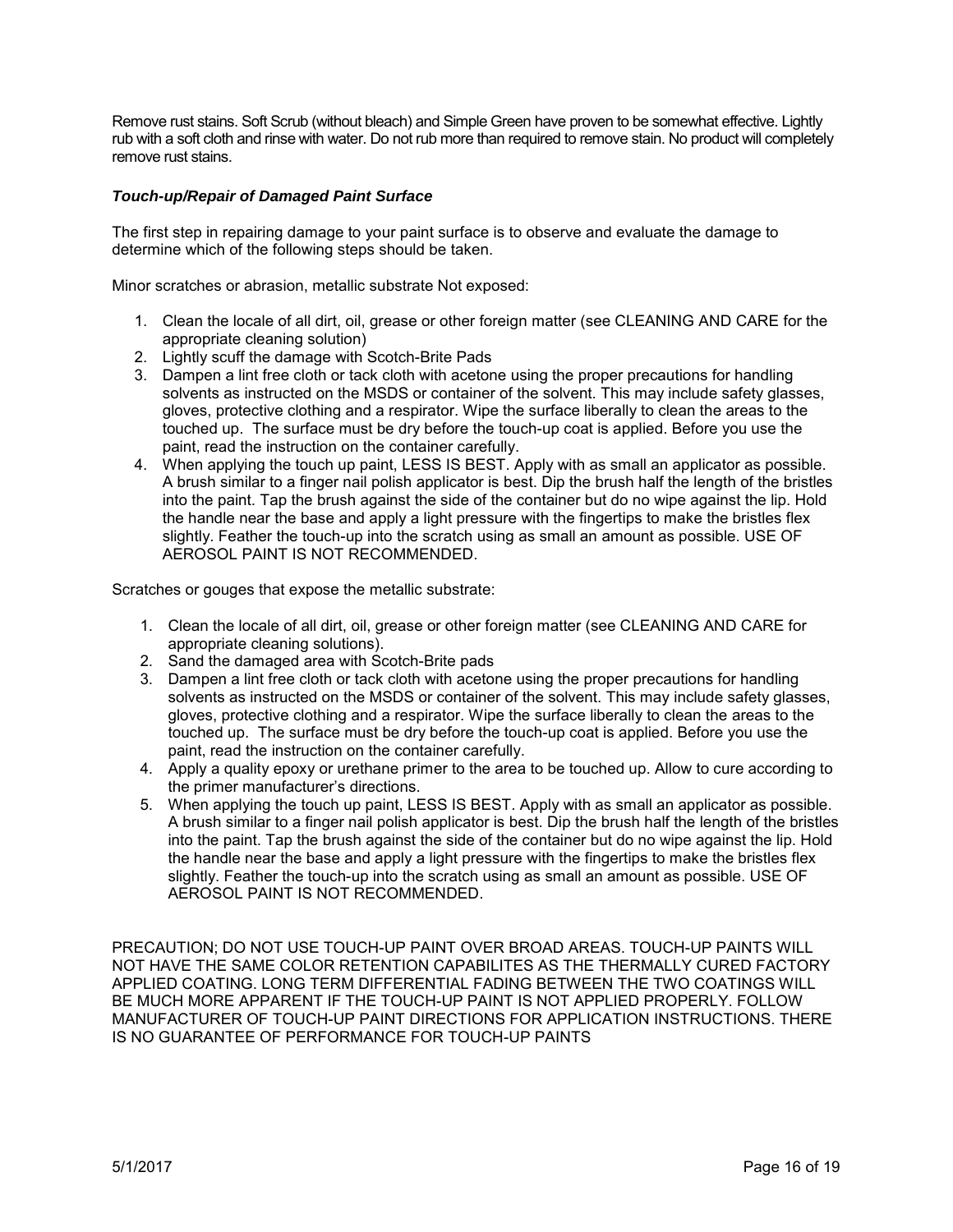#### *Field Painting / Major Repair of Finish*

#### **Warning:** *Repainting/Field Painting shall void the Manufacturers Panel Finish Warranty*

On the occasion where a building or home owner chooses to field paint their metal roof or wall panels, use the following guidelines:

- 1. Lightly scuff sand the finish with Scotch-Brite pads.
- 2. Power-wash the surface to be painted with a 5% solution in water of commonly used commercial (non-industrial, non-bleach) detergents to remove protective wax as well as dust, dirt and grease. Pressure should not exceed 2,000 PSI. Rinse thoroughly after cleaning and allow to dry.
- 3. Acrylic Latex exterior paint is preferred to oil based paint. Apply according to manufacturer's instructions. If the original finish is compromised and the metallic substrate is exposed, then a quality epoxy or urethane primer must be applied before the color finish coat. Apply according to manufacturer's instructions. The following paints have been tested and are recommended if available but any high quality Exterior Latex should be acceptable.

Valspar Enterprise or Colony Acrylic Latex Semi-Gloss (Lowe's) Sears Acrylic Latex Semi-Gloss Sherwin/Williams Acrylic Latex Semi-Gloss

- 4. High quality oil base paints may be used only if they contain mineral spirits. Do not use any paint designated "rust inhibitive". Paints of this type may cause the baked-on finish to peel.
- 5. Do not paint in direct sunlight or when part surface is warm to the touch. Lap marks will result. Brush application is recommended.
- 6. Spray painting of solvent type paints is not recommended as it may soften the factory finish and cause peeling. If solvent type paint must be spray applied, it should be thinned with VM&P Naphtha also called Lite Naphtha, Dry Cleaners Naphtha or Spotting Naphtha. The following thinners should not be used:

Xylene (Xylol) **Turpentine** MEK (Methyl Ethyl Ketone) MIBK (Methyl Isobutyl Ketone) MIAK (Methyl Iso-Amyl Ketone) DBK (Disobutyl Ketone) Toluene (Toluol) Lacquer Thinner

\*\*WARNING: REPAINTING/FIELD PAINTING SHALL VOID THE MANUFACTURERS PANEL FINISH WARRANTY. NCI MAKES NO GUARANTEES REGARDING THE GUIDELINES ABOVE AND SHALL NOT WARRANT ANY FIELD APPLIED COATING OR WHERE RECOATING HAS OCCURRED.\*\*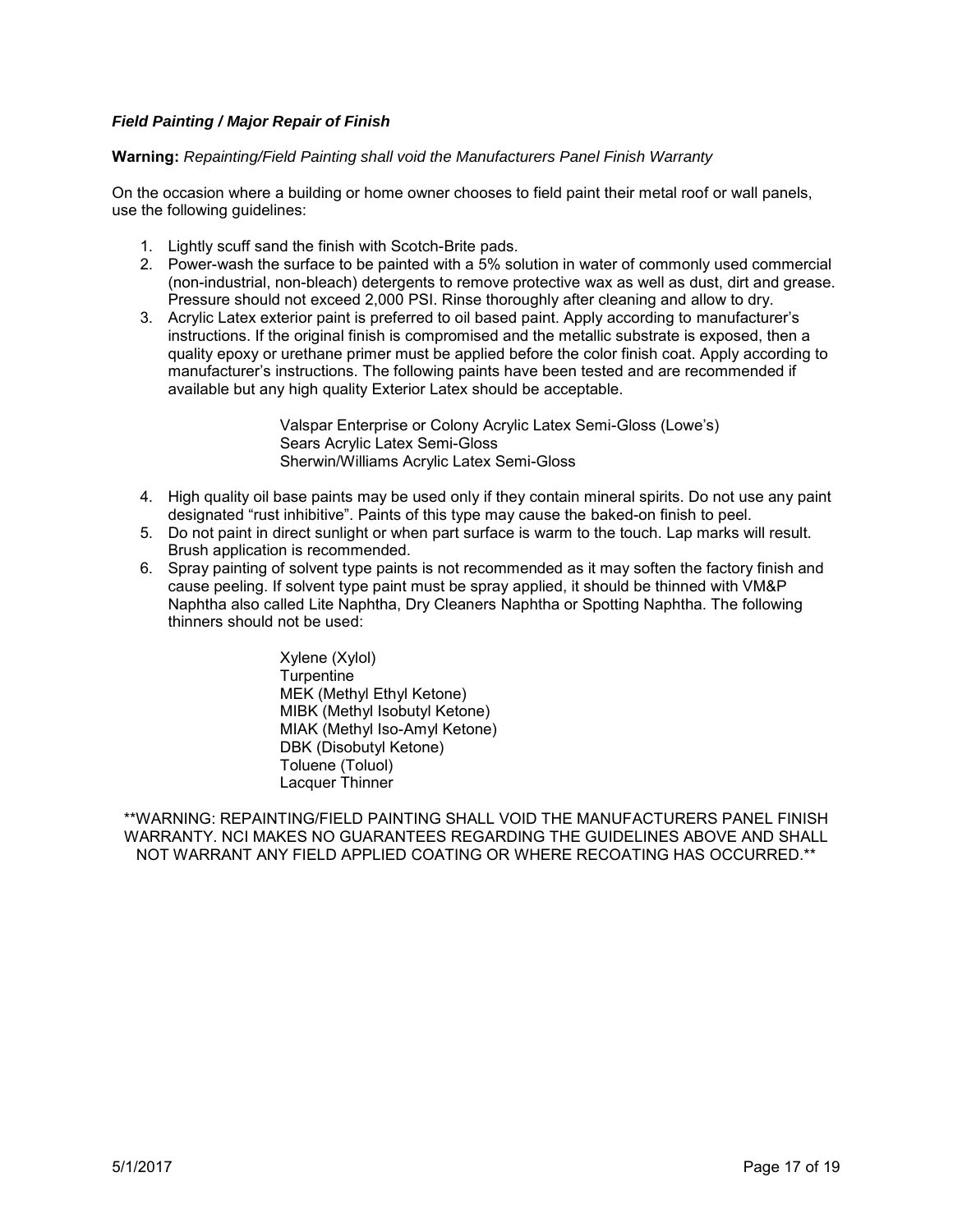## **PROJECT DOCUMENTS**

For your convenience and use the following documents are provided for all buildings when applicable. These documents should be kept in a safe location along with other items related to the building, such as architectural drawings and information on building equipment. We recommend making additional copies of pertinent documents and storing them separately in case one set is lost or damaged.

Experience has shown that sooner or later these documents will be needed. They are invaluable in making repairs and modifications, and should you ever decide to sell the building, the documentation can be an important selling tool.

- 1. Letter of Engineering Design Certification The letter of certification will include information concerning the building code used in the engineering design of the structure, the design loads, the building size and any special load conditions
- 2. Erection Drawings These drawings show the structural, enclosure and trim components of the building. The architectural drawing does **NOT** always contain all of these details. The job number appears in the lower right corner of all pages.
- 3. Parts and Packing List This is several pages long and contains the bill of materials for every piece and part shipped to you with your building order. It describes each part in detail, including its color, finish, length and quantity shipped.
- 4. Warranties (if applicable) When applicable a written warranty is provided.
- 5. Product Certifications Underwriters Laboratories Listings (if applicable) Certifications from insurers, test labs or independent certification agencies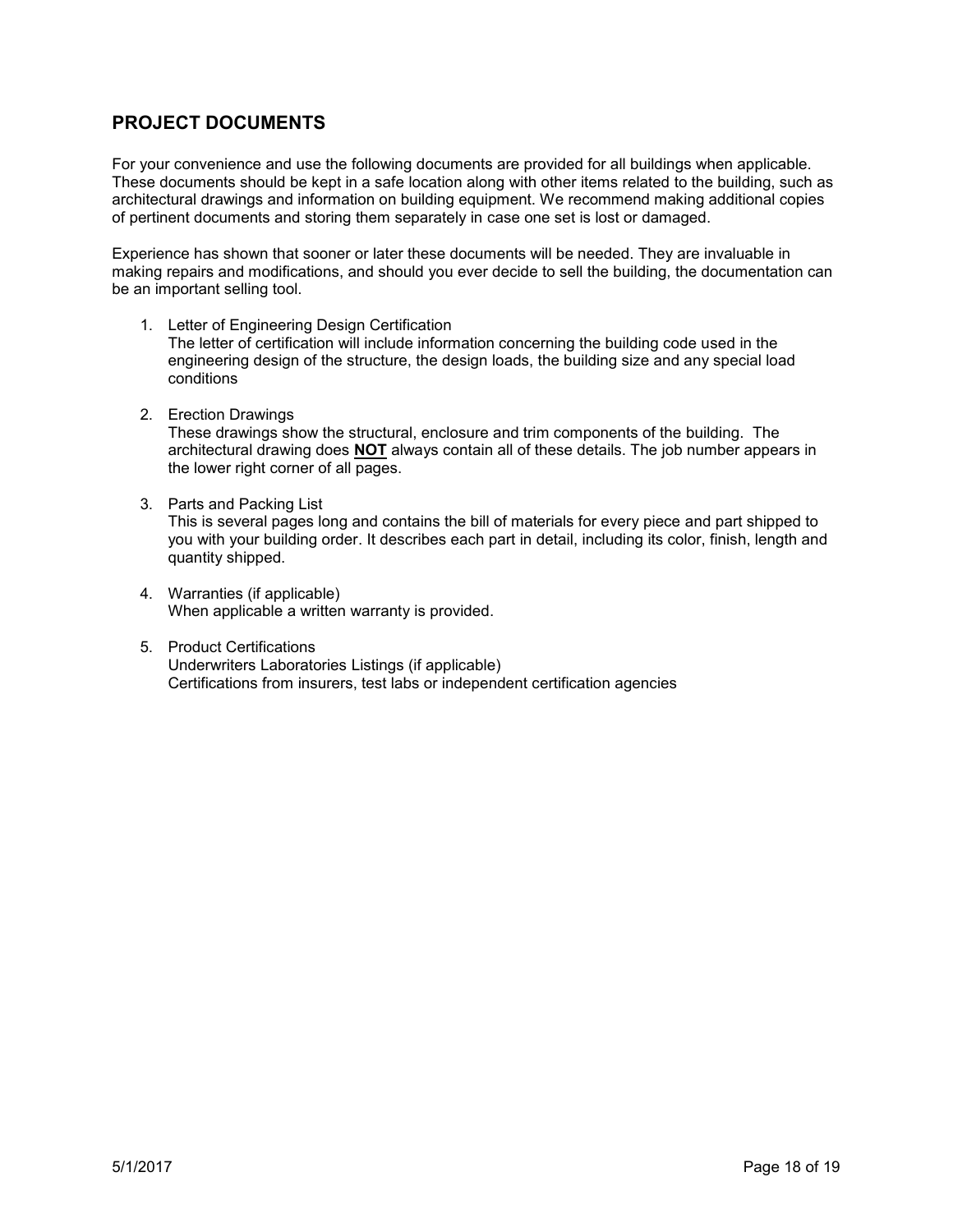# **MAINTENANCE RECORD**

| Date | Maintenance Activity | Maintenance<br>Performed By | Notes |
|------|----------------------|-----------------------------|-------|
|      |                      |                             |       |
|      |                      |                             |       |
|      |                      |                             |       |
|      |                      |                             |       |
|      |                      |                             |       |
|      |                      |                             |       |
|      |                      |                             |       |
|      |                      |                             |       |
|      |                      |                             |       |
|      |                      |                             |       |
|      |                      |                             |       |
|      |                      |                             |       |
|      |                      |                             |       |
|      |                      |                             |       |
|      |                      |                             |       |
|      |                      |                             |       |
|      |                      |                             |       |
|      |                      |                             |       |
|      |                      |                             |       |
|      |                      |                             |       |
|      |                      |                             |       |
|      |                      |                             |       |
|      |                      |                             |       |
|      |                      |                             |       |
|      |                      |                             |       |
|      |                      |                             |       |
|      |                      |                             |       |
|      |                      |                             |       |
|      |                      |                             |       |
|      |                      |                             |       |
|      |                      |                             |       |
|      |                      |                             |       |
|      |                      |                             |       |
|      |                      |                             |       |
|      |                      |                             |       |
|      |                      |                             |       |
|      |                      |                             |       |
|      |                      |                             |       |
|      |                      |                             |       |